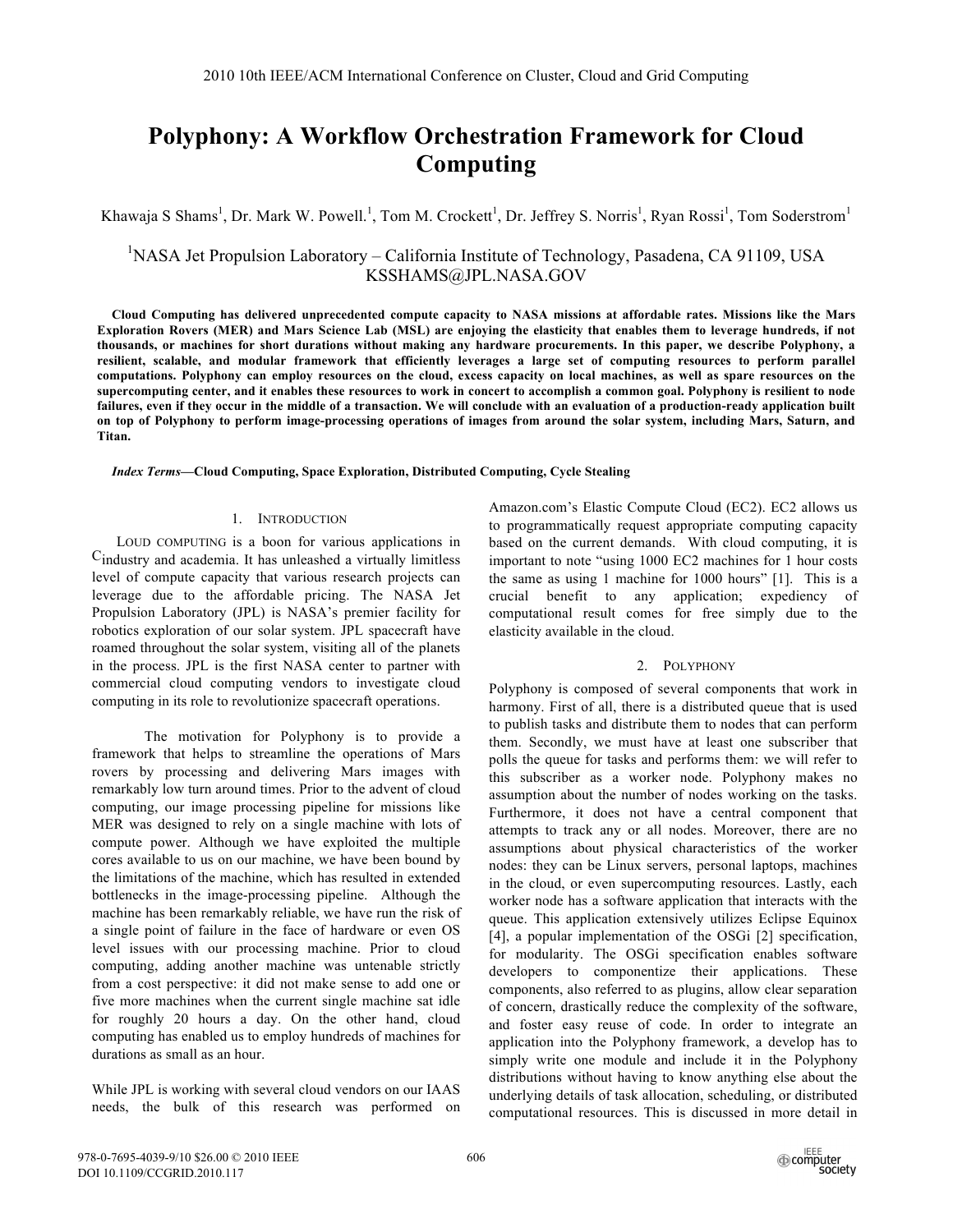#### 2C.

### 2A. TASK ALLOCATION AND DISTRIBUTION

The distributed queue is a core component of Polyphony. In the initial implementation, we employ Simple Queuing Service (SQS) available as part of Amazon Web Services (AWS). However, since a dedicated module is tasked with handling all transactions with SOS, we can replace SOS with another queuing service very easily without impacting any other part of the software.

SQS is a distributed queue with some elegant concepts that facilitate resilient behavior. It provides a Restful interface to interact with the queue: tasks can be added via an HTTP PUT method, obtained via GET method, and deleted upon completion via the HTTP DELETE method. SQS provides guaranteed-once delivery semantics: each task added to the queue is delivered to at least one node. Upon retrieving a task, the worker node sets the visibility of the message, with a timeout, so that it is invisible to other nodes while it is being performed. Upon completion of the task, the worker node deletes the task from the queue. If a worker node faces a failure that prevents it from completing a task, the task eventually becomes visible to and obtained by another worker node.

Due to the distributed and eventually consistent nature of the queue, some of the tasks may be assigned to multiple nodes and be performed multiple times. While this may seem inefficient, it is a trade off that most applications are willing to make to gain better reliability with node failures and higher throughput. In practice, we have rarely observed a task executing multiple times. Nonetheless, this important characteristic forces the application designer to create idempotent tasks that do not have side effects if they are executed more than once.

#### 2B. WORKER NODES

This section describes the worker nodes and the software architecture of the application that runs on them. As stated earlier, Polyphony makes no assumption about the worker nodes.

 In the experiments that we have conducted thus far, the majority of the compute capacity comes from machines rented on the cloud. On the AWS cloud, we profiled our application with a variety of nodes from the small instances (1 core at 1 GHz with 1.7GB of memory) to the quadruple extra large instances (8 cores with 2.5 GHz each and 68GB of memory). While the individual performance of a particular machine size depends on specific applications, we have observed that the larger instances not only offer higher CPU and RAM capacity, but they have provided significantly higher I/O throughput to the disk as well as the network.

Any organization with desktop computers and servers has significant compute capacity that is unutilized or wasted when machines are idle. One of the goals of Polyphony is to leverage the spare cycles and perform tasks to assist the

worker nodes in the cloud. We started with the assumption that these nodes and the results they provide can be trusted. On our Linux servers, we ran the Polyphony client with the Unix Nice command, with a priority of 10. This simple process allows Polyphony clients to steal spare cycles and enable workstations to contribute work at their own pace. Should a server become busy in the middle of the computation, the overall infrastructure will not be impacted as the computation will eventually time out and be assigned to a node that can finish it faster. However, in scenarios where the queue may have thousands or millions of tasks in it, contribution at any pace can be extremely valuable.

We are integrating the supercomputer center nodes as Polyphony clients. While this may not be the most effective approach to scheduling jobs on a super computer, it will enable us to leverage excess capacity on the super computer: in production environment, we would control the number of jobs spawned dynamically based on how busy the super computing cluster is at a given time.

Polyphony makes no assumption about the worker nodes, and our initial runs have served as a proof of concept that dedicated cloud machines and spare capacity on JPL computers. The JPL machines access the NFS server over the Internet. However, we judiciously utilize the security settings to allow network access only to other nodes in our security group and specific CIDRs (Classless Inter-Domain Routing) in the JPL space.

# Polyphony Architectural Diagram



**Figure 1. Architecture of Polyphony**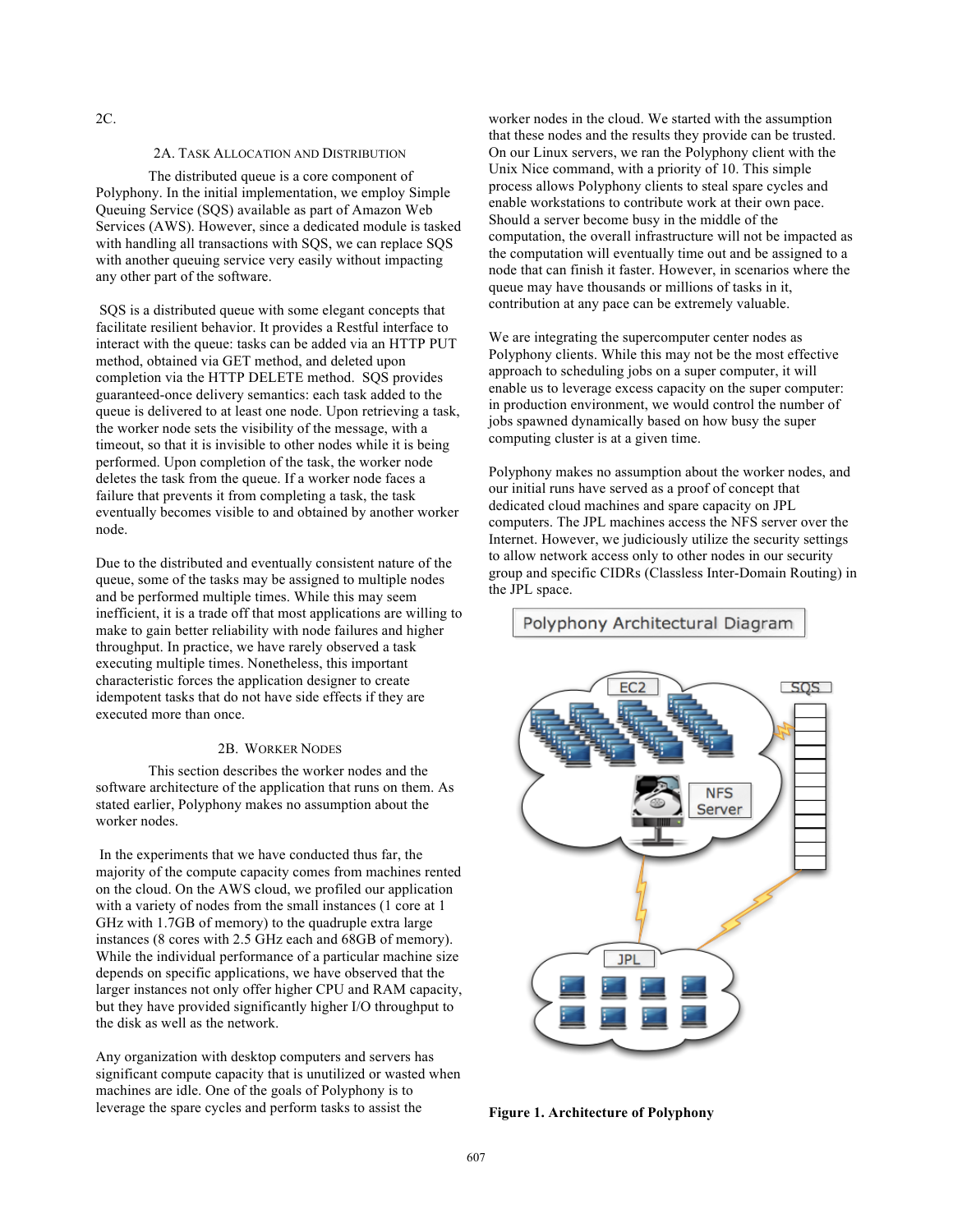#### 2C. SOFTWARE ARCHITECTURE FOR POLYPHONY CLIENT

The Polyphony client is written entirely in Java, and it utilized the Eclipse Equinox, an implementation of the OSGi specification. Equinox and OSGi offer an unparalleled level of modularity by allowing developers to write modules, or plugins that work in harmony in the context of an application. For instance, the Eclipse IDE (Integrated Development Environment) is built on top of this framework, which allows third-party developers to contribute plug-ins to enhance or add functionality to the IDE. Similarly, Ensemble Rest, a modular framework for developing Restful applications open sourced by OPS Lab, leverages Equinox to provide simple hooks that enable developers to deploy a Restlet with a few lines of code and XML configuration. Equinox allows plug-ins to be added even after an application has started and can incorporate a contribution without restarting the application. For example, Ensemble Rest allows developers to add or update a specific set of web applications without restarting the server and exposes the new or updated services immediately.

At the heart of the Polyphony client is the Polyphony engine. Upon the start of the application, the engine solicits all available plug-ins for a distributed queue. In our original prototype, the queuing plug-in interacts with SQS. However, replacing SQS with a different distributed queue would be as simple as replacing a single JAR (Java archive) in our application. The Polyphony engine then acquires tasks in bulk from the queue and attempts to accomplish them. To make this application completely modular, the Polyphony engine makes no assumption about the tasks that it would be able to perform. Instead, it maintains a registry of **task handlers** that are available to it as an application from the included plug-ins. Each task handler is a Java class that implements the ITaskHandler interface with the following methods:

• boolean handles(String task);

• void handle(String task) throws Exceptions In order to add one or more task handlers to Polyphony, a developer can create a plug-in with implementations of ITaskHandler and register them via an XML configuration file. By simply adding this plug-in to the client, new capabilities are introduced without any need for redeployment or recompilation.

After receiving a task, the Polyphony engine asks each class in the registry if it knows how to handle the task. Upon finding the first handler that can handle the job, the engine assigns the job to the handler. If the job is completed successfully, no exceptions would be thrown and the engine deletes the task from the queue. As part of the execution, a task may chose to add more tasks to the queue, or it may simply terminate successfully by not throwing an exception. If an exception is thrown, the engine simply moves on to the next task so that the failed task can be tried again. The exception could be due to a temporary failure, so it is important to retry the task. Nonetheless, we intend to add functionality that will remove a task from the queue after a predetermined, configurable number of failures.

The Polyphony client is easy to extend, and it enables developers to write TaskHandlers without having any knowledge or assumptions about the distributed queuing system. With this framework, new TaskHandlers can be added to existing Polyphony applications or the underlying queue can be changed seamlessly without impacting any other part of the system.

#### 3. HARMONIC: PARALLELIZED IMAGE TILING FOR PLANETARY IMAGES

Embarrassingly parallel problems are the norm in almost any satellite or panoramic image processing application. When a particular operation needs to be applied to every single image in a large collection, it is easy to perform the tasks in parallel across a large number of machines. Similarly, if there is an operation that needs to be applied to an extremely large image, it is often natural to recursively divide the image into smaller regions and perform the task on each region on a different machine.

When dealing with large images, it is typical for an image to have more resolution than what is available at the screen of our end users. Since our operations software runs around the world with laptops with wireless connectivity, it is wasteful to transfer an entire image when the user is only viewing a small part of it or has zoomed out to view the image at a much lower resolution. To make this process more efficient, we tile our images are different resolutions so that we can deliver only what the end user has on the screen. This allows us to effectively utilize the bandwidth and improve the userexperience by delivering the images faster.

Harmonic is an application built on top of the Polyphony framework to streamline the production of tiles by employing a large number of machines. For our initial run of Harmonic, our goal was to tile and scale 184,000 images from the Cassini spacecraft as quickly as possible. When running the tiling software on production machine in serial, it took more than two weeks for the job to finish. For this application, we only processed one image at a time to avoid overwhelming the server. On the other hand, when employing cloud machines, our goal is to utilize every cycle that is available to us. The Polyphony client on the cloud employs thread pools to ensure efficient utilization of all our resources, especially in the face of I/O intensive tasks.

Harmonic was originally designed to run on a single machine, and we modified it to work in a distributed environment. However, due to the embarrassingly parallel nature of the problem, it was very easy to integrate it with Polyphony. To kick off the process, we add 184,000 tasks to the queue: one task for each image that we need to process. The task description has two parts: a prefix that contains a unique ID recognized by the tiling task handler and a URI of the image. For the purposes of our tests, all images were stored on a central server that exposed the storage device via NFS to each worker node. When a worker node receives the task, it reads in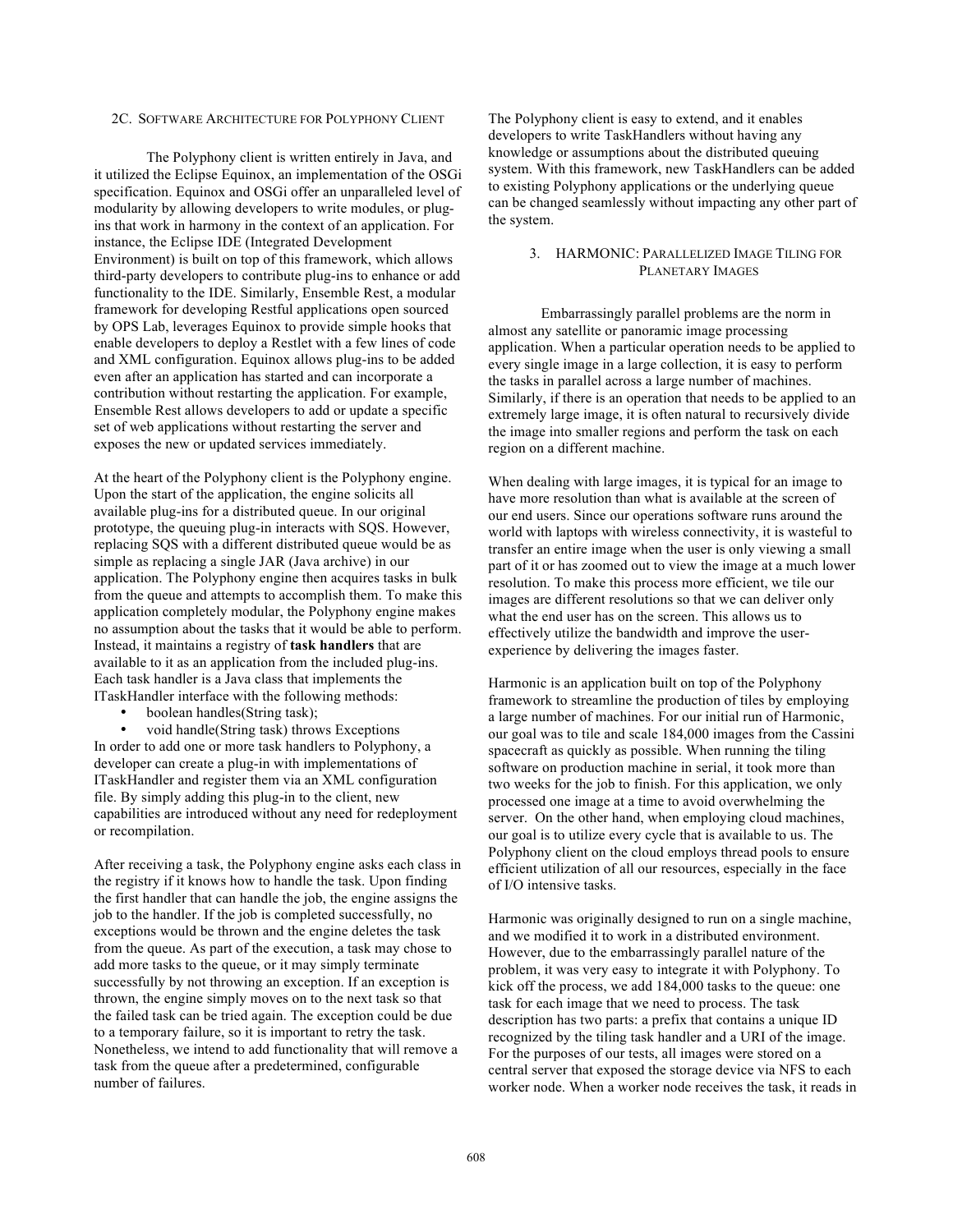the image, generates the tiles, and writes them back to the central file system.

Harmonic demonstrates that Polyphony can be easily extended to do parallel operations on images. We are currently working on a very similar application that analyzes each image with machine vision algorithms to recognize salient features in images. While we have numerous features and algorithms that we want to execute on our image collection, plugging in the capability into Polyphony is straightforward and streamlines the processing of each image.



Figure 2. The Yellow Regions Indicate Generated Tiles in an Image Pyramid at Different Resolutions [3].

# 3A. QUEUE AS A SERVICE

AWS SQS provides a very natural interface to interact with the queue. We were able to integrate Polyphony with SQS as a queue fairly easily, and we were fairly pleased with the performance and robustness it provides. To streamline the operation, SQS provides the ability for a client to request up to ten tasks from a single request. This facilitates a Polyphony client running with a thread pool to handle multiple requests simultaneously.

A few key features are lacking in SQS that we may see in the near future, if not in SQS, then in other competing queues. The biggest missing feature is the lack of bulk PUTs. In our application, we had to make 184,000 individual PUTs even though we knew the tasks a priori. Meanwhile, we find the artificial limit of ten tasks in the bulk GETs are an inconvenience. Similarly, bulk DELETEs would be nice to coalesce the delete requests on a client. The lack of these bulk features is not a showstopper. Appropriate ways of dealing with this is to create larger tasks. For instance, in our case, instead of making a task to handle each image, we could make a task to handle a set of arbitrary number of images.

SQS is designed to have virtually infinite scalability. It supports a large number of clients and can handle any number of messages without a hiccup. However, for small queues like the ones Polyphony has handled so far, we must pose the following question: does the queue really need to be distributed? Aside from the fault tolerance and high availability, a distributed queue offers little more to most applications. A single server, with persistence storage, can easily handle thousands of Polyphony clients, without suffering other side effects of a distributed queue. For instance, SQS' eventual consistency prevents clients from getting accurate estimates of how many messages are in the queue.

When working with a queue, it is tough to assign a task to the client that may be optimally suited to handle the task. The lack of this capability makes it hard to enjoy the movecomputation-to-data paradigm offered by Hadoop. A client may have all the data cached required to do the computation or it may be able to receive this data from a neighboring node on the same rack or even the same data center. However, the queuing paradigm effectively trades this functionality for the added simplicity offered by a queue.

# 3B. INFRASTRUCTURE AS A SERVICE – EC2

Polyphony leverages EC2 resources extensively to improve throughput. We start with a central storage server that exposes EBS based storage to all other Polyphony worker nodes via NFS. After configuring this server and setting up the storage that needs to be exposed, we create a snapshot of this node as an AMI (Amazon Machine Image). The snapshot works as a backup in case something goes wrong with the instance. Nonetheless, we employ instances that are booted with EBS, which allows us to stop the instance when it is not in use to save money and restart the machine when we are ready for computation.

The AMIs are a great tool for creating a snapshot and launching more instances of the snapshot as needed. This came in very handy for the Polyphony client nodes on EC2. We configured an EC2 machine to mount the proper NFS mounts from the NFS server and to start Polyphony java client at boot-time. After testing this instance with several reboots, we used the AWS Management Console to create an AMI of the image; it takes 15 minutes to create the snapshot. After we have the AMI, we can launch N instances of the AMI with two clicks. When we launch 30 clients, each of the clients wakes up, mounts the NFS storage, and starts asking SQS for tasks to complete.

EC2 nodes are also available in the form of Spot instances. Spot instances are a new feature by AWS that enables customers to bid on the excess capacity in AWS's data centers. Spot prices vary based on the demand on the capacity available. AWS customers set the maximum price they are willing to pay for the compute power. At any point, if the spot rate goes above the max price, the Spot instance is terminated without notice. Spot prices are often at less than half of the EC2 prices. In order to effectively utilize Spot instances as a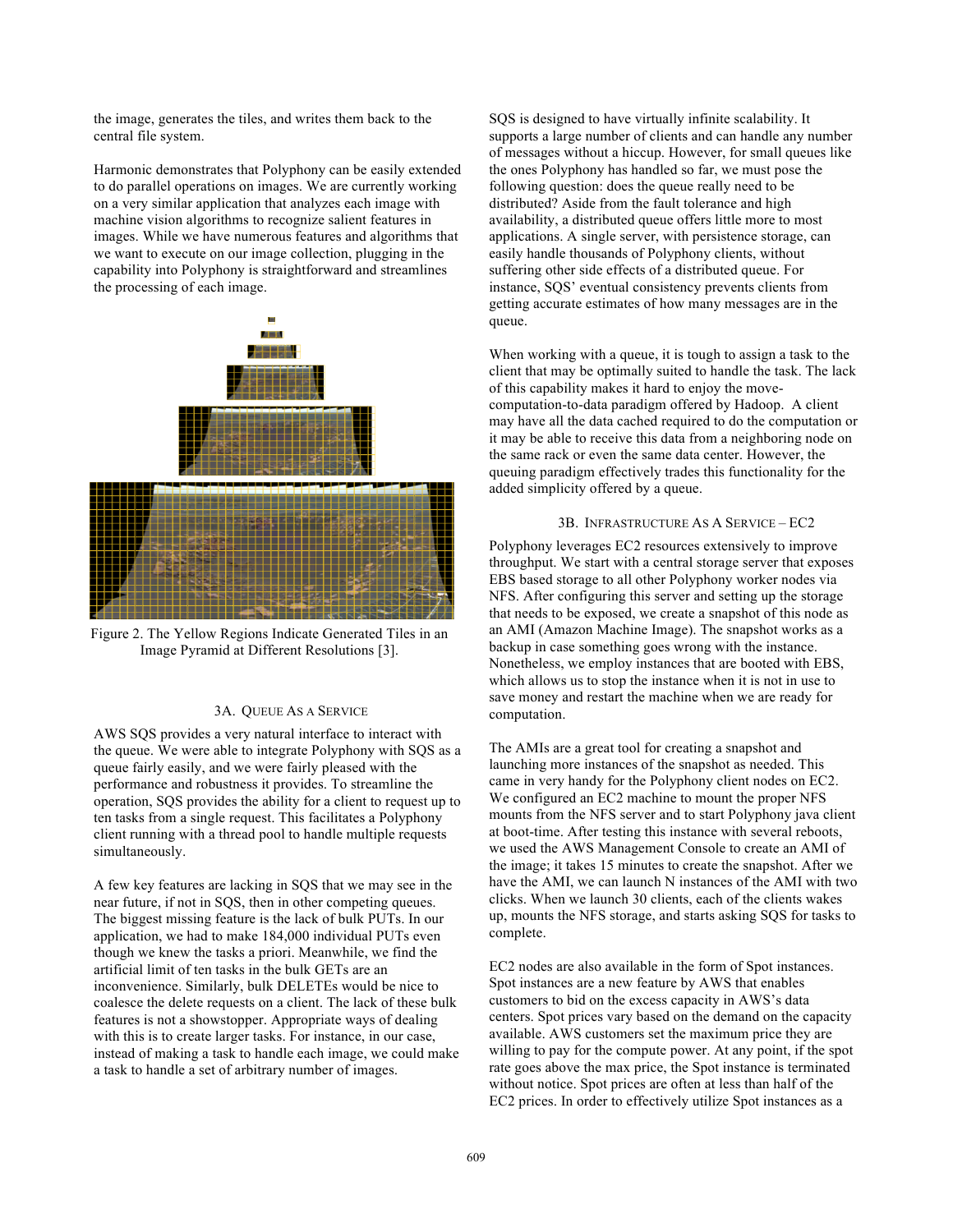worker node, one needs an architecture that is designed for failure and is tolerant of an arbitrary number of node failures. Fortunately, Polyphony works even if all the worker nodes fail for extended durations and come back online at a later time. Furthermore, it degrades gracefully in the face of partial failures. Polyphony is well suited for Spot instances and can deliver significant cost savings by leveraging computation at lower prices.

#### 3C. STORAGE AS A SERVICE – EBS, S3, AND NFS

Harmony currently utilizes a single central server, which can potentially become an I/O bottleneck and prevents scalability beyond a certain number of nodes. In this section, we discuss the issues encountered with the bottleneck, how we approached the issue.

Our central server initially exposed an EBS (Elastic Block Storage) volume via NFS on a large EC2 instance. This approach enabled us to tile our benchmark Cassini ISS image set in 11 hours using 20 machines. While performing something that originally took half a month in half a day was nice, we wanted to explore simple optimizations that could streamline our process. We quickly found out that with tens of clients, the IOWait grew as we added more clients. We availed three I/O based optimizations: moving to a larger instance, employing RAID, and configuring NFS parameters on both the server and client.

Moving from a large EC2 instance to a double extra-large instance gave us a much higher throughput to the EBS volume. In order to further improve the throughput on the local disk, we employed 6 EBS volumes and configured them as RAID 0 by using Linux mdadm utility. Lastly, we optimized NFS to support the large number of Polyphony clients that we intend to support. We changed the rsize and wsize (the chunk size of data as exchanged by the client and server) on the clients that mounted the file system. Since we are using NFSv3 and we read the entire image at a time, we experienced the highest performance with rsize and wsize to be 32K. The default rsize is 4K, which requires lots of individual exchanges that fail to fully leverage the available bandwidth over TCP. On the server side, we increased the number of NFS daemons to from 8 to 256. This enabled our server to serve more simultaneous requests. We also increased the memory limit available to the NFS queues on the server side.

With these minor optimizations, we were able to finish processing the same set of images in 5.5 hours instead of 11 hours. We expect this time to reduce as we add more instances, but after a certain number, we will run into a bottleneck with the I/O. We would like to accomplish the same task within tens of minutes instead of hours. In order to accomplish this goal, we would need to employ more machines and a distributed file system.

In our tests, we tried using s3fs, a FUSE based file system that exposes an S3 bucket as a mount on the local machine, but we ran into several limitations. First of all, s3fs does not yet

support S3 buckets located in N. California region. Second, s3fs is designed to read entire files at a time instead of only the parts requested by a read operation. While s3fs would work for tiling small images, it would not work for large images where the responsibilities may be distributed by regions of the image. A block-based FUSE system built on top of S3 would be more suitable for these applications. From S3's perspective, this can be supported through partial GETs. In the near future, we hope to employ a distributed file system like S3 or HDFS to enable us to add an infinite number of Polyphony clients.

#### 4. RESULTS

To test the scalability of Polyphony, we tested it on various AWS EC2 nodes. We first started testing the bandwidth throughput of each type of instance in our environment. As expected, the throughput for a single transfer correlated with the instance price: larger instances had better network performance for single transfers. However, this difference, for single transfers, was not as drastic as we expected. Small instances were able to get roughly 30MB/sec of throughput to our NFS server, while the 2XL instances, which cost an order of magnitude more only experienced 50 MB/sec of throughput for single transfers. That said, these results should be taken with a grain of salt as they were acquired in a virtualized environment with varying loads. Locally, we were able to reliably obtain write speeds of nearly 500MB/seconds.



**Figure 3. Write Speed over NFS**

For the rest of the testing, we used the large instances for consistency. We observed that, for the number of instances we tested, there was not a significant degradation. Although the improvement was not linear, we noticed that adding machines helped us improve our throughput. It is important to note that while the small instances may have better network throughput for the price, they lack CPU capacity that the large instances can provide.